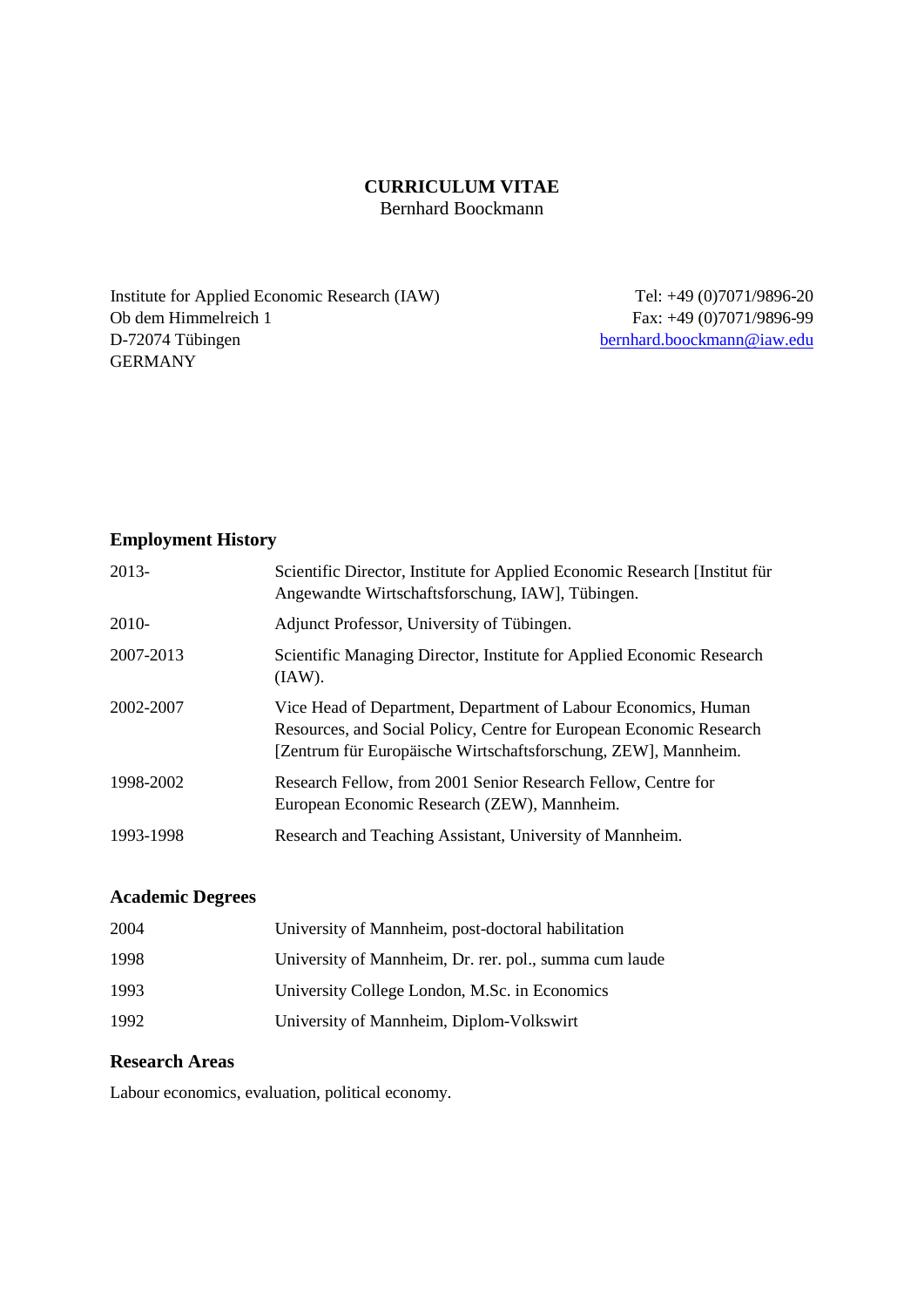### **Awards and Scholarships**

| 2009    | Best Paper Award 2008, Zeitschrift für ArbeitsmarktForschung (with Daniel<br>Gutknecht und Susanne Steffes)                                     |
|---------|-------------------------------------------------------------------------------------------------------------------------------------------------|
| 1998/99 | Fellow of the German-American Academic Council Summer Institute at<br>Wissenschaftszentrum Berlin (WZB) and at NBER and CASBS,<br>Stanford, CA. |
| 1995    | Student Union Teaching Award, University of Mannheim                                                                                            |
| 1992/93 | Study Grant of the German Academic Exchange Service                                                                                             |

### **Memberships**

Chairman, Committee for Social Policy [Ausschuss für Sozialpolitik], German Economic Association [Verein für Socialpolitik] (from 1 January 2016)

Member of Working Group E.1 "Mobilisierung aller Potenziale zur Sicherung der Fachkräftebasis" of the Demography Strategy of the German government (2012-)

Board member, Tübingen Hohenheim Economics e.V. (since December, 2009)

IZA Research Fellow (since April, 2009)

Evaluation Committee for the Research Data Center of the Federal Employment Agency (2006)

Project Advisory Council, Hans-Böckler-Stiftung (2003-2006)

# **Refereeing**

*Contemporary Economic Policy, Economics of Governance, Empirical Economics, European Union Politics, International Studies Quarterly, Jahrbücher für Nationalökonomie und Statistik, Journal of Institutional and Theoretical Economics (JITE), Journal of Labor Research, Journal of Theoretical Politics, Labour, Labour Economics, Perspektiven der Wirtschaftspolitik, Public Choice, Regional Science and Urban Economics, Review of International Organizations, Schmollers Jahrbuch, WSI-Mitteilungen, Zeitschrift für Arbeitsmarktforschung; Routledge.*

### **Teaching Experience**

Lectures: Introductory Economics, Economic Policy, Law and Economics, Empirical Macroeconomics, Topics in International Political Economy, Political Economy of the Labour Market (University of Mannheim); Microeconometrics, Quantitative Methods, Policy Analysis and Evaluation (University of Tübingen)

Seminars: Empirical Economics, Law and Economics of the Labour Market (University of Mannheim); Law and Economics (German University for Administrative Sciences, Speyer); European Integration and Labour Markets (Free University of Berlin).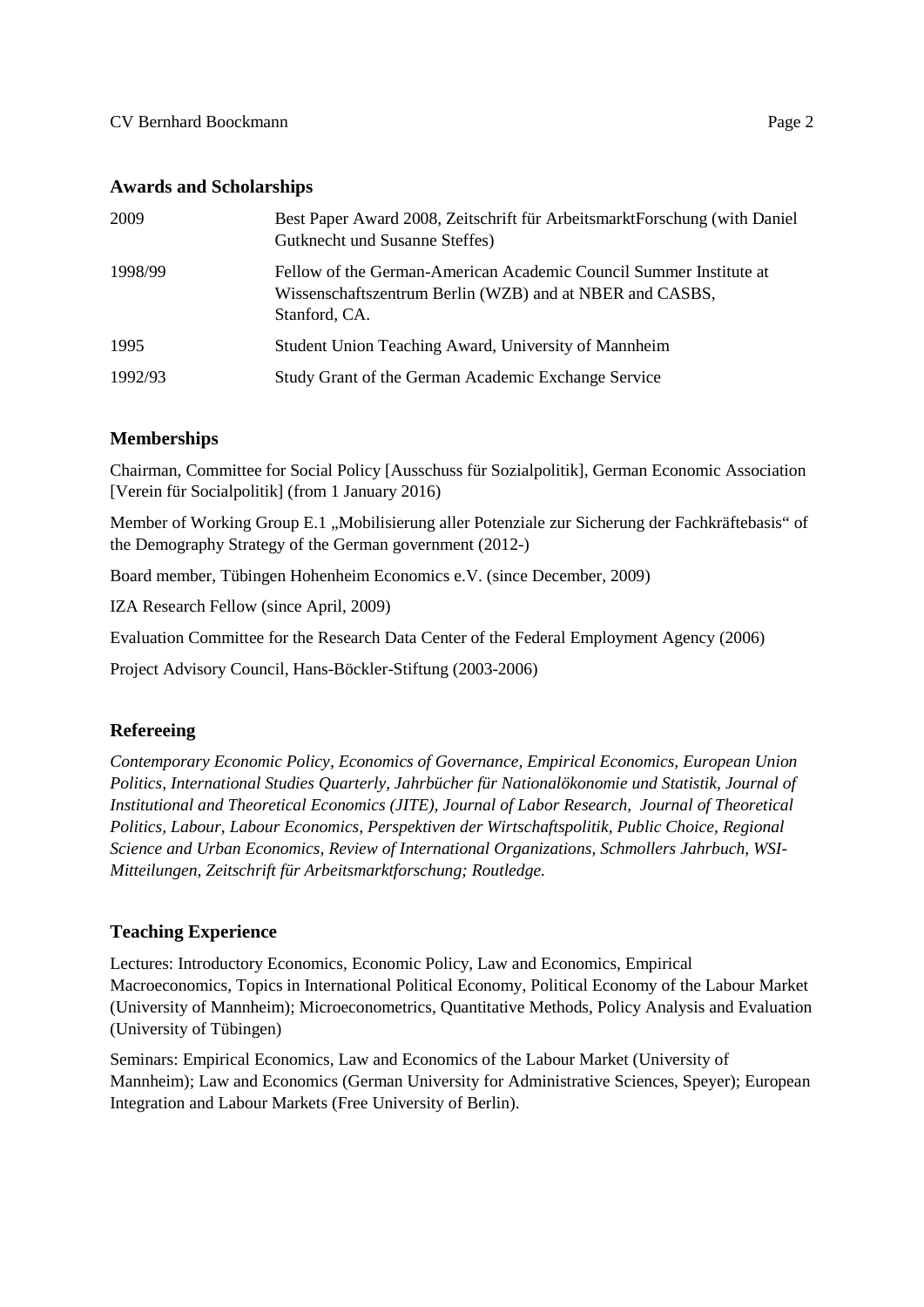| Duration  | Title                                                                                                                                                                                                                                                       | Volume |
|-----------|-------------------------------------------------------------------------------------------------------------------------------------------------------------------------------------------------------------------------------------------------------------|--------|
| 2015-2021 | Evaluation of the ESF Federal Program for the integration of long-term<br>unemployed welfare recipients (Federal Ministry of Labour and Social<br>Affairs [Bundesministerium für Arbeit und Soziales, BMAS])                                                | ***    |
| 2015      | Perspectives with apprenticeship in mechanical engineering (Impuls<br>Foundation of the German Engineering Association [Impuls-Stiftung,<br>Verband Deutscher Maschinen- und Anlagenbau, VDMA])                                                             | $\ast$ |
| 2014-2015 | Current development of social mobility and the dynamics of poverty risks in<br>Germany (Federal Ministry of Labour and Social Affairs<br>[Bundesministerium für Arbeit und Soziales, BMAS])                                                                 | **     |
| 2014-2015 | Evaluation of the State project "Kein Abschluss ohne Anschluss<br>- Übergang Schule-Beruf in NRW" (Ministerium für Arbeit, Integration<br>und Soziales Nordrhein-Westfalen [Ministry for Labour, Integration and<br>Social Affairs North Rhine-Westphalia]) | $\ast$ |
| 2013-2018 | Evaluation of the Special Programme "MobiPro-EU" (Federal Employment<br>Agency [Bundesagentur für Arbeit])                                                                                                                                                  | **     |
| 2013-2014 | "F.OR.M. Pact: Operational Framework for multi-level & multi - actor<br>synergy towards the adaptation to social and economic changes"<br>(International Training Centre of the ILO)                                                                        | $\ast$ |
| 2013-2015 | External Evaluation for the Transnational ESF Learning Network<br>"Transnational Mobility measures for Disadvantaged Youth and Young<br>Adults" (Federal Ministry of Labour and Social Affairs [Bundesministerium<br>für Arbeit und Soziales, BMAS]).       | $\ast$ |
| 2012-2014 | Premature dissolution of vocational training contracts (Ministry of Finance<br>and Economics Baden-Württemberg [Ministerium für Finanzen und<br>Wirtschaft Baden-Württemberg])                                                                              | $\ast$ |
| 2012-2013 | Use of atypical work in the State of Baden-Württemberg (Ministry of Social<br>Affairs Baden-Württemberg [Sozialministerium Baden-Württemberg])                                                                                                              | $\ast$ |
| 2012-2013 | Labour market transitions of young parents (Federal Ministry of Labour and<br>Social Affairs [Bundesministerium für Arbeit und Soziales, BMAS])                                                                                                             | $**$   |
| 2011-2014 | Trade in tasks – potentials for internationalization and their effects on the<br>wage structure and composition of employment (German Research<br>Foundation [Deutsche Forschungsgemeinschaft, DFG])                                                        | **     |
| 2011-2014 | Progress Report "Age-appropriate working environment" (Federal Ministry<br>of Labour and Social Affairs [Bundesministerium für Arbeit und Soziales,<br>BMAS])                                                                                               | **     |
| 2011      | Country report on posting of workers (Ismeri Europa, Rome, subcontract<br>from the European Commission)                                                                                                                                                     | $\ast$ |

Financial volume: \*\*\* > 1.000.000  $\xi$  \*\* 100.000-1.000.000  $\xi$  \* < 100.000  $\xi$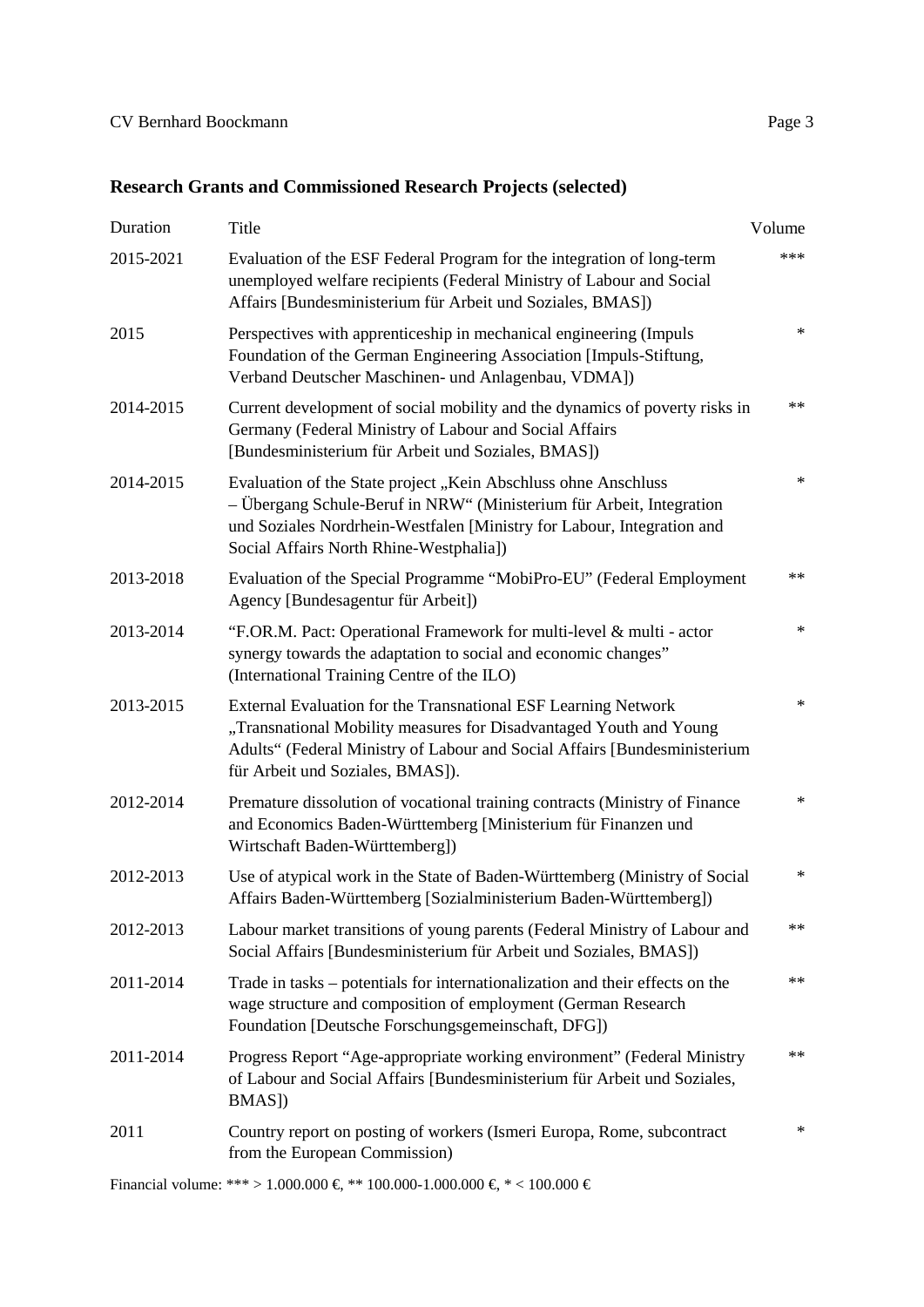# **Research Grants and Commissioned Research Projects (continued)**

| Duration  | Title                                                                                                                                                                                                                                                               | Volume |
|-----------|---------------------------------------------------------------------------------------------------------------------------------------------------------------------------------------------------------------------------------------------------------------------|--------|
| 2010-2012 | Moderation of Working Group II "Transitions from (un)employment to<br>work" of the Transnational Learning Network "ESF Age network"<br>(Federal Ministry of Labour and Social Affairs [Bundesministerium für<br>Arbeit und Soziales, BMAS])                         | $\ast$ |
| 2010-2011 | Evaluation of existing minimum wage regulations in three industries<br>(electrical trade, painters and varnishers and long-term care) (Federal<br>Ministry of Labour and Social Affairs [Bundesministerium für Arbeit und<br>Soziales, BMAS])                       | $**$   |
| 2010-2011 | Flexicurity in times of crisis (Institute for Employment Studies (IES), UK,<br>subcontract of the European Foundation for the Improvement of Living and<br><b>Working Conditions)</b>                                                                               | $\ast$ |
| 2010      | Perspectives for the economic policy of the federal state of Baden-<br>Württemberg until 2020 (State Ministry Baden-Württemberg<br>[Staatsministerium Baden-Württemberg])                                                                                           | $\ast$ |
| 2010      | Flexicurity policies and employment services aimed at supporting flexible<br>and disadvantaged workers (Istituto per la Ricerca Sociale IRS, Milan)                                                                                                                 | $\ast$ |
| 2009-2014 | Evaluation of the Job Entry Guidance Programme<br>(Berufseinstiegsbegleitung) (Federal Ministry of Labour and Social Affairs<br>[Bundesministerium für Arbeit und Soziales, BMAS])                                                                                  | ***    |
| 2009      | Estimation of the volume of undeclared work (Federal Ministry of Labour<br>and Social Affairs [Bundesministerium für Arbeit und Soziales, BMAS])                                                                                                                    | $\ast$ |
| 2008-2012 | Research supporting the implementation of stage 2 of the Federal<br>Programme "Perspective 50plus" (Institut Arbeit und Qualifikation, IAQ,<br>subcontract from Federal Ministry of Labour and Social Affairs<br>[Bundesministerium für Arbeit und Soziales, BMAS]) | $**$   |
| 2008-2012 | Effects of caseworker behaviour and strategies in the German<br>unemployment and basic income support systems (Institute for Employment<br>Research of the Federal Employment Agency, IAB)                                                                          | $**$   |
| 2008-2009 | The evolution of benefit morale in international perspective (Federal<br>Ministry of Finance [Bundesministerium der Finanzen, BMF])                                                                                                                                 | ∗      |
| 2008-2009 | Cooperation of higher education institutions in the area of business and<br>economics within the Stuttgart Metropolitan area (Chambers of Commerce<br>[IHK] Reutlingen and Stuttgart)                                                                               | ∗      |
| 2007-2009 | The effect of age-sensitive production systems on employment and<br>productivity: economic analysis on the basis of micro data (German<br>Research Foundation [Deutsche Forschungsgemeinschaft, DFG])                                                               | $**$   |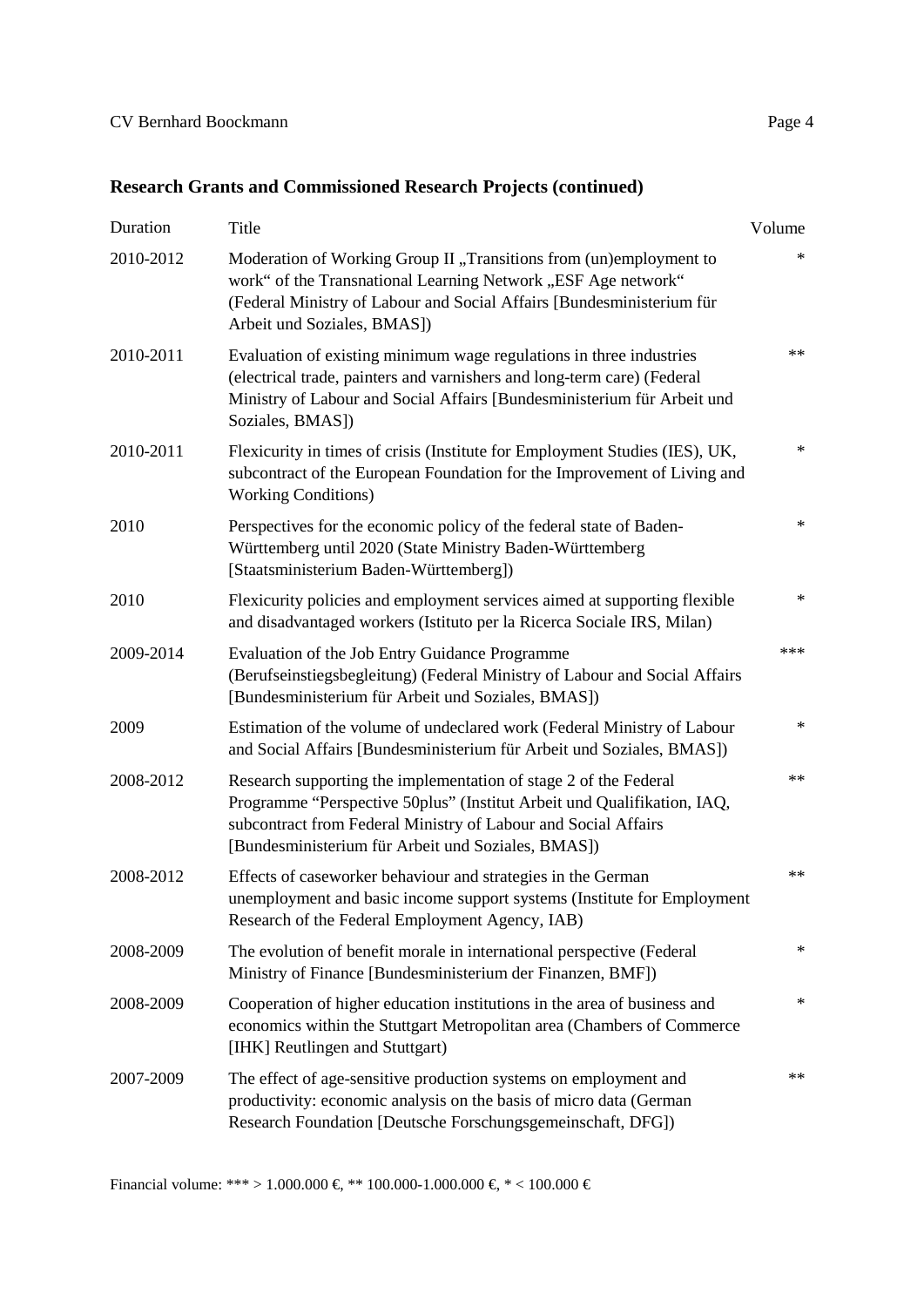# **Research Grants and Commissioned Research Projects (continued)**

| Duration  | Title                                                                                                                                                                                                                                      | Volume |
|-----------|--------------------------------------------------------------------------------------------------------------------------------------------------------------------------------------------------------------------------------------------|--------|
| 2007-2008 | Innovations in collective bargaining (Verband des Deutschen Maschinen-<br>und Anlagenbaus, VDMA)                                                                                                                                           | $\ast$ |
| 2007-2008 | Evaluation of the effects of basic social care for job seekers with a<br>migration background in Germany (Federal Ministry of Labour and Social<br>Affairs [Bundesministerium für Arbeit und Soziales, BMAS])                              | $**$   |
| 2006-2008 | Evaluation of the Experimentation Clause in § 6c SGB II (Social Security<br>Code), Research Area 3: impact and efficiency analysis (Federal Ministry of<br>Labour and Social Affairs [Bundesministerium für Arbeit und Soziales,<br>BMAS]) | ***    |
| 2005      | Effectiveness of measures against moonlighting (Federal Ministry of<br>Finance [Bundesministerium der Finanzen, BMF])                                                                                                                      | $*$    |
| 2004-2010 | Employment durations and heterogeneous labour markets: empirical studies<br>on labour market segmentation at the establishment level (German Research<br>Foundation [Deutsche Forschungsgemeinschaft, DFG])                                | $**$   |
| 2003-2005 | Fixed-term contracts - stepping stones into regular employment or<br>instruments of labour market segmentation? (Hans Böckler Foundation)                                                                                                  | $**$   |

Financial volume: \*\*\* > 1.000.000  $\xi$  \*\* 100.000-1.000.000  $\xi$  \* < 100.000  $\xi$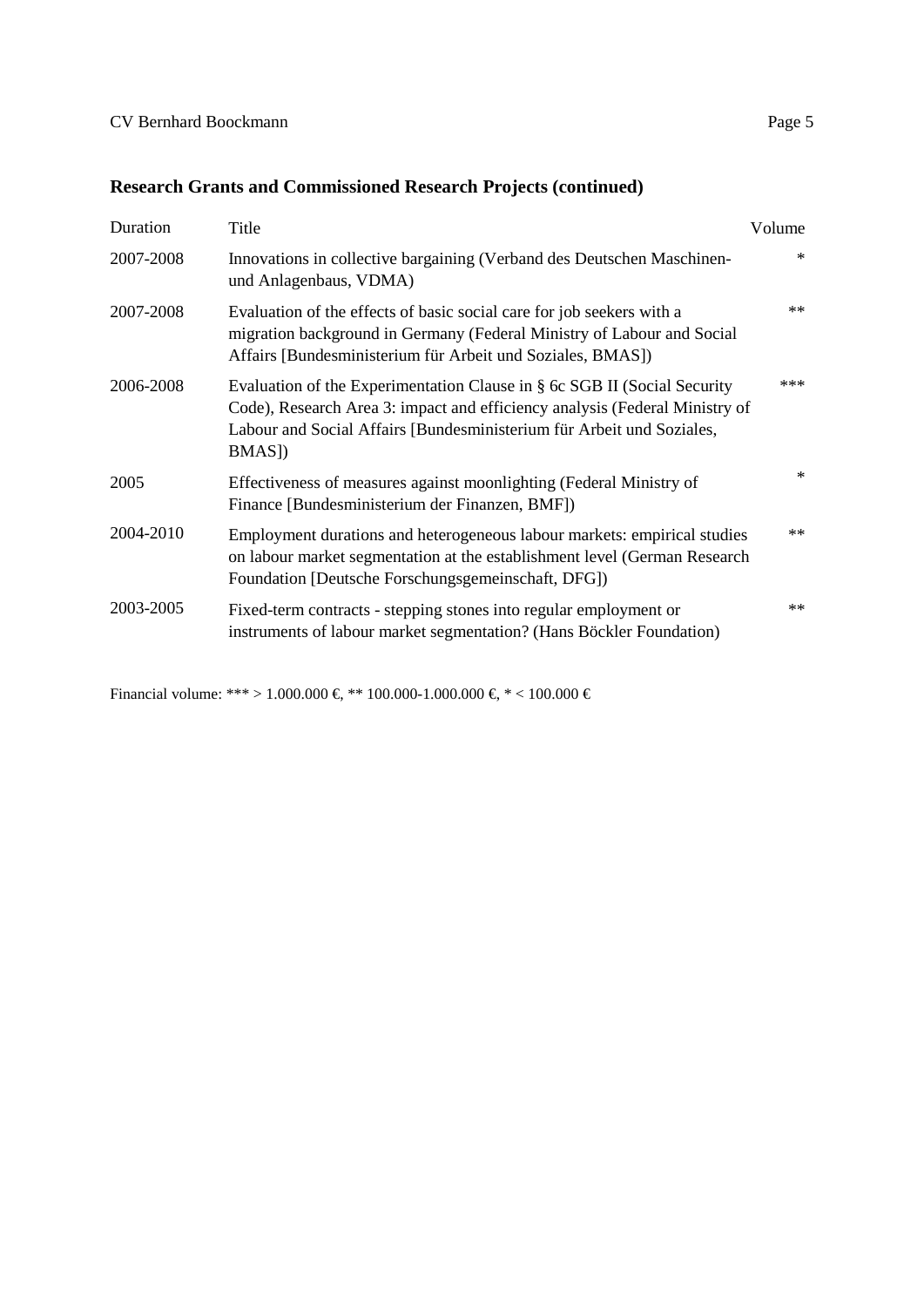## **List of Publications**

### **A. Articles in refereed journals**

Bernhard Boockmann (2015). The effects of wage subsidies for older workers, IZA World of Labor[, http://wol.iza.org/articles/effects-of-wage-subsidies-for-older-workers.](http://wol.iza.org/articles/effects-of-wage-subsidies-for-older-workers)

Bernhard Boockmann, Stephan Thomsen, Thomas Walter, Christian Göbel, Martin Huber (2015). Should Welfare Administration be Centralized or Decentralized? Evidence from a Policy Experiment, *German Economic Review*, 16(1), 13-42.

Bernhard Boockmann, Christopher Osiander, Michael Stops (2014). Vermittlungsstrategien und Arbeitsmarkterfolg: Evidenz aus kombinierten Prozess- und Befragungsdaten, *Journal for Labour Market Research*, 47(4), 341-360.

Bernhard Boockmann, Stephan L. Thomsen, Thomas Walter (2014). Intensifying the Use of Benefit Sanctions - An Effective Tool to Shorten Welfare Receipt and Speed up Transitions to Employment?, *IZA Journal of Labor Policy* 3:21, DOI: 10.1186/2193-9004-3-21.

Bernhard Boockmann, Raimund Krumm, Michael Neumann, Pia Rattenhuber (2013). Turning the Switch: An Evaluation of the Minimum Wage in the German Electrical Trade Using Repeated Natural Experiments, *German Economic Review*, 14(3), 316–348.

Bernhard Boockmann, Thomas Zwick, Andreas Ammermüller, Michael Maier (2012). Do Hiring Subsidies Reduce Unemployment Among Older Workers? Evidence from Natural Experiments. *Journal of the European Economic Association*, 10(4), 735-764.

Bernhard Boockmann, Michael Neumann, Pia Rattenhuber (2012). Mindestlohnregelungen im Malerund Lackiererhandwerk: eine Wirkungsanalyse*. Journal for Labour Market Research*, 45(3-4), 331- 353.

Bernhard Boockmann, Axel Dreher (2011). Do Human Rights Offenders Oppose Human Rights Resolutions in the United Nations? *Public Choice*, 146, 443-467.

Bernhard Boockmann, Susanne Steffes (2011). Heterogenität der Beschäftigungsdynamik und Segmentierungsphänomene auf dem deutschen Arbeitsmarkt, *Zeitschrift für ArbeitsmarktForschung*, 44, 103-109.

Bernhard Boockmann, Stephan Thomsen, Thomas Walter (2011). Aktivierung der erwerbsfähigen Hilfebedürftigen mit arbeitsmarktpolitischen Maßnahmen – Wer wird gefördert? *AStA Wirtschaftsund Sozialstatistisches Archiv*, 4, 269-292.

Bernhard Boockmann (2010). The Combined Employment Effects of Minimum Wages and Labor Market Regulation – a Meta-Analysis, *Applied Economics Quarterly*, 56, 156-188.

Bernhard Boockmann, Susanne Steffes (2010). Workers, Firms or Institutions: What Determines Job Duration for Male Employees in Germany? *Industrial and Labor Relations Review*, 64, 109-127.

Martin Brussig, Thomas Walter, Matthias Knuth, Bernhard Boockmann (2010). Die Veränderung individueller Beschäftigungsfähigkeit durch arbeitsmarktpolitische Interventionen, *Sozialer Fortschritt*, 59, 2010, 279-289.

Bernhard Boockmann (2010). The Effect of ILO Minimum Age Conventions on Child Labor and School Attendance, *World Development*, 38, 679-692.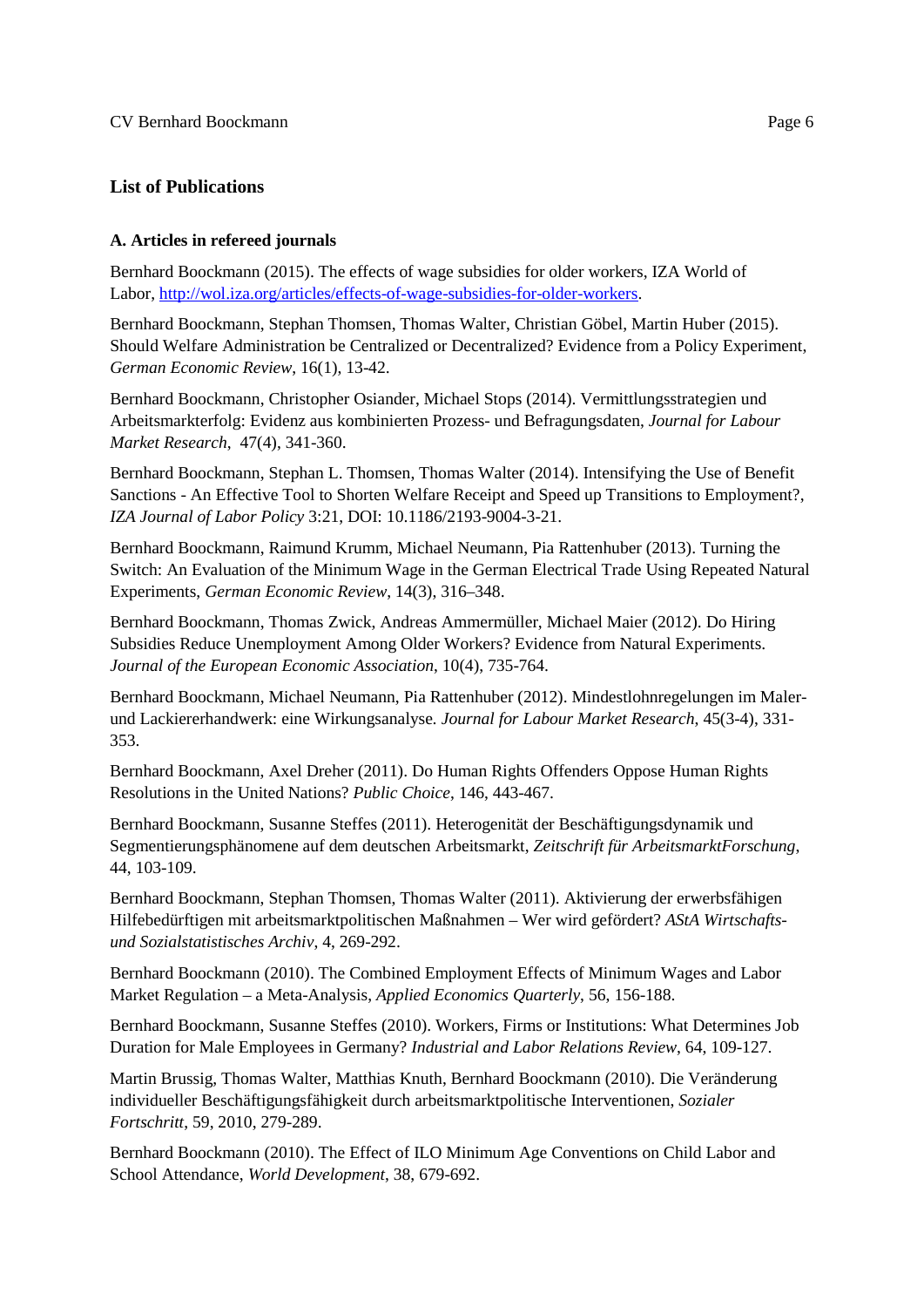Bernhard Boockmann, Roland Vaubel (2009). The Theory of Raising Rivals' Costs and Evidence from the International Labour Organization, *World Economy*, 32, 862-887.

Guillaume Horny, Bernhard Boockmann, Dragana Djurdjevic, François Laisney (2008). Bayesian Estimation of Cox Models with Non-Nested Random Effects: An Application to the Ratification of ILO Conventions by Developing Countries, *Annales d'Economie et de Statistique*, 89, 193-214.

Bernhard Boockmann, Daniel Gutknecht, Susanne Steffes (2008). Die Wirkung des Kündigungsschutzes auf die Stabilität junger Beschäftigungsverhältnisse, *Zeitschrift für ArbeitsmarktForschung*, 41, 347-364.

Bernhard Boockmann, Tobias Hagen (2008). Fixed-Term Contracts as Sorting Mechanisms: Evidence from Job Durations in West Germany*, Labour Economics*, 15, 984-1005.

Bernhard Boockmann, Thomas Zwick, Andreas Ammermüller, Michael Maier (2006). Eingliederungszuschüsse und Entgeltsicherung für Ältere: Analysen auf der Basis natürlicher Experimente, *Vierteljahreshefte zur Wirtschaftsforschung*, 75, 49-66.

Bernhard Boockmann, Viktor Steiner (2006). Cohort Effects and the Returns to Education in West Germany, *Applied Economics*, 38, 1135-1152.

Bernhard Boockmann (2006). Participation and Voting in Committees: Evidence from the ILO, *Public Choice*, 126, 405-427.

Bernhard Boockmann (2006). Partisan Politics and Treaty Ratification: The Acceptance of ILO Conventions by Industrialised Democracies, 1960-1996, *European Journal of Political Research*, 45, 153-180.

Bernhard Boockmann, Paul W. Thurner (2006). Flexibility Provisions in Multilateral Environmental Treaties, *International Environmental Agreements: Politics, Law and Economics*, 6, 113-135.

Bernhard Boockmann, Tobias Hagen (2005). Befristete und andere , atypische' Beschäftigungsverhältnisse: Wird der Arbeitsmarkt funktionsfähiger? *Zeitschrift für ArbeitsmarktForschung*, 38, 305-324.

Bernhard Boockmann, Thomas Zwick (2004). Betriebliche Determinanten der Beschäftigung älterer Arbeitnehmer, *Zeitschrift für ArbeitsmarktForschung* 37, 53-63.

Bernhard Boockmann, Axel Dreher (2003). The Contribution of the IMF and the World Bank to Economic Freedom, *European Journal of Political Economy*, 19, 633-649.

Bernhard Boockmann, Tobias Hagen (2003). Works Councils and Fixed-Term Employment: Evidence from West German Establishments, *Schmollers Jahrbuch, Journal of Applied Social Science Studies*, 123, 359-381.

Bernhard Boockmann (2003). Mixed Motives: An Empirical Analysis of ILO Roll-Call Voting, *Constitutional Political Economy*, 14, 263-285.

Bernhard Boockmann, Tobias Hagen (2002). Arbeitsplatzdynamik und befristete Verträge: Empirische Evidenz aus dem IAB-Betriebspanel für Baden-Württemberg, *Mitteilungen aus der Arbeitsmarkt- und Berufsforschung*, 35, 385-396.

Bernhard Boockmann (2001). The Ratification of ILO Conventions: A Hazard Rate Analysis, *Economics and Politics*, 13, 281-309.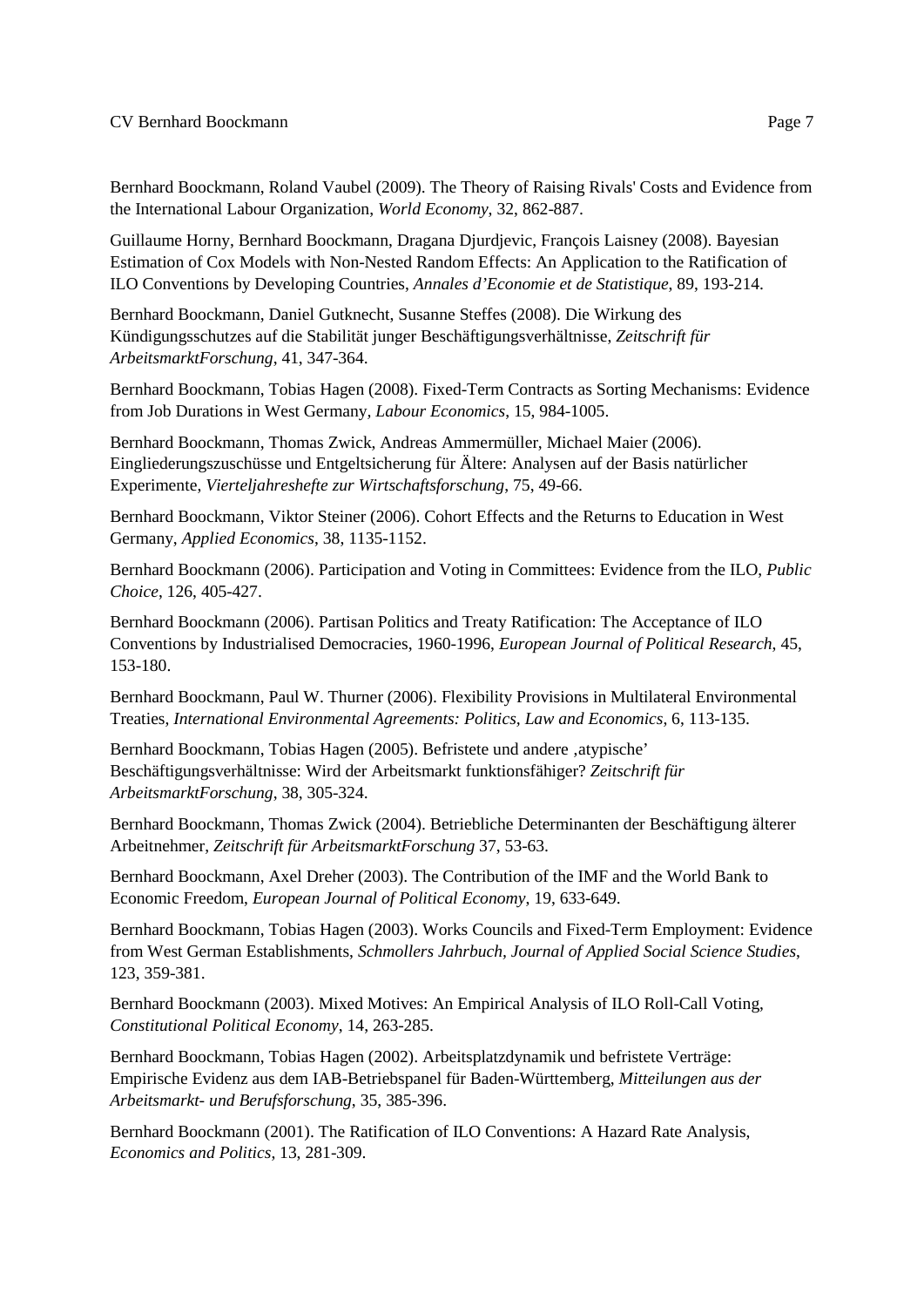Bernhard Boockmann (1998). Agenda Control by Interest Groups in EU Social Policy, *Journal of Theoretical Politics*, 10, 210-231.

### **B. Discussion papers not published elsewhere**

Bernhard Boockmann, Tobias Brändle (2015): Coaching, Counseling, Case-Working: Do They Help the Older Unemployed out of Benefit Receipt and back into the Labor Market?, IAW Discussion Papers No. 115, IZA Discussion Paper No. 8811.

Bernhard Boockmann (2014): Offshoring and Employment Dynamics, IAW Discussion Paper No. 111.

Bernhard Boockmann, Christian Göbel, Jan Fries (2012): Specific Measures for Older Employees and Late Career Employment. IAW Discussion Paper No. 89, ZEW Discussion Paper 12-059.

Olga Bohachova, Claudia Buch, Bernhard Boockmann (2011): Labor Demand During the Crisis: What Happened in Germany? IAW Discussion Paper No. 76, IZA Discussion Paper 6074, CESifo Working Paper 3625.

Bernhard Boockmann, Daniel Gutknecht, Susanne Steffes (2008): Effects of Dismissal Protection Legislation on Individual Employment Stability in Germany, IAW Discussion Paper 45.

Bernhard Boockmann, Susanne Steffes (2007): Seniority and Job Stability: A Quantile Regression Approach Using Matched Employer-Employee Data, ZEW Discussion Paper 07-14..

Bernhard Boockmann (2006): Chancen trotz befristetem Arbeitsvertrag? Die Wirkung befristeter Beschäftigung im individuellen Erwerbsverlauf, Arbeitspapier Nr. 121, Hans-Böckler-Stiftung, 2006.

Andreas Ammermüller, Bernhard Boockmann, Alfred Garloff, Anja Kuckulenz, Alexander Spermann (2003): Die ZEW-Erhebung bei Zeitarbeitsbetrieben: Dokumentation der Umfrage und Ergebnisse von Analysen, ZEW-Dokumentation 03-07.

Bernhard Boockmann, Tobias Hagen (2001): The Use of Flexible Working Contracts in West Germany: Evidence from an Establishment Panel, ZEW Discussion Paper 01-33.

Bernhard Boockmann (2000): Decision-Making on ILO Conventions and Recommendations: Legal Framework and Application, ZEW-Dokumentation 00-02.

# **C. Monographs**

Bernhard Boockmann, Fritz Böhringer, Friedrich Heinemann (2008). *Grenzsteuern, Arbeitsangebot und Wirtschaftswachstum*, ZEW Wirtschaftsanalysen, vol. 89, Baden-Baden 2008, 43-56.

Bernhard Boockmann, Tobias Hagen (2006): *Befristete Beschäftigungsverhältnisse* – *Brücken in den Arbeitsmarkt oder Instrumente der Segmentierung*?, ZEW Wirtschaftsanalysen, vol. 80, Baden-Baden 2006.

Bernhard Boockmann (2004). The Political Economy of International Rules and Standards, unpublished habilitation thesis.

Bernhard Boockmann (1999). *Europäische Kollektivverhandlungen, Eine positive ökonomische Analyse*, ZEW Wirtschaftsanalysen, vol. 37, Baden-Baden (PhD Dissertation).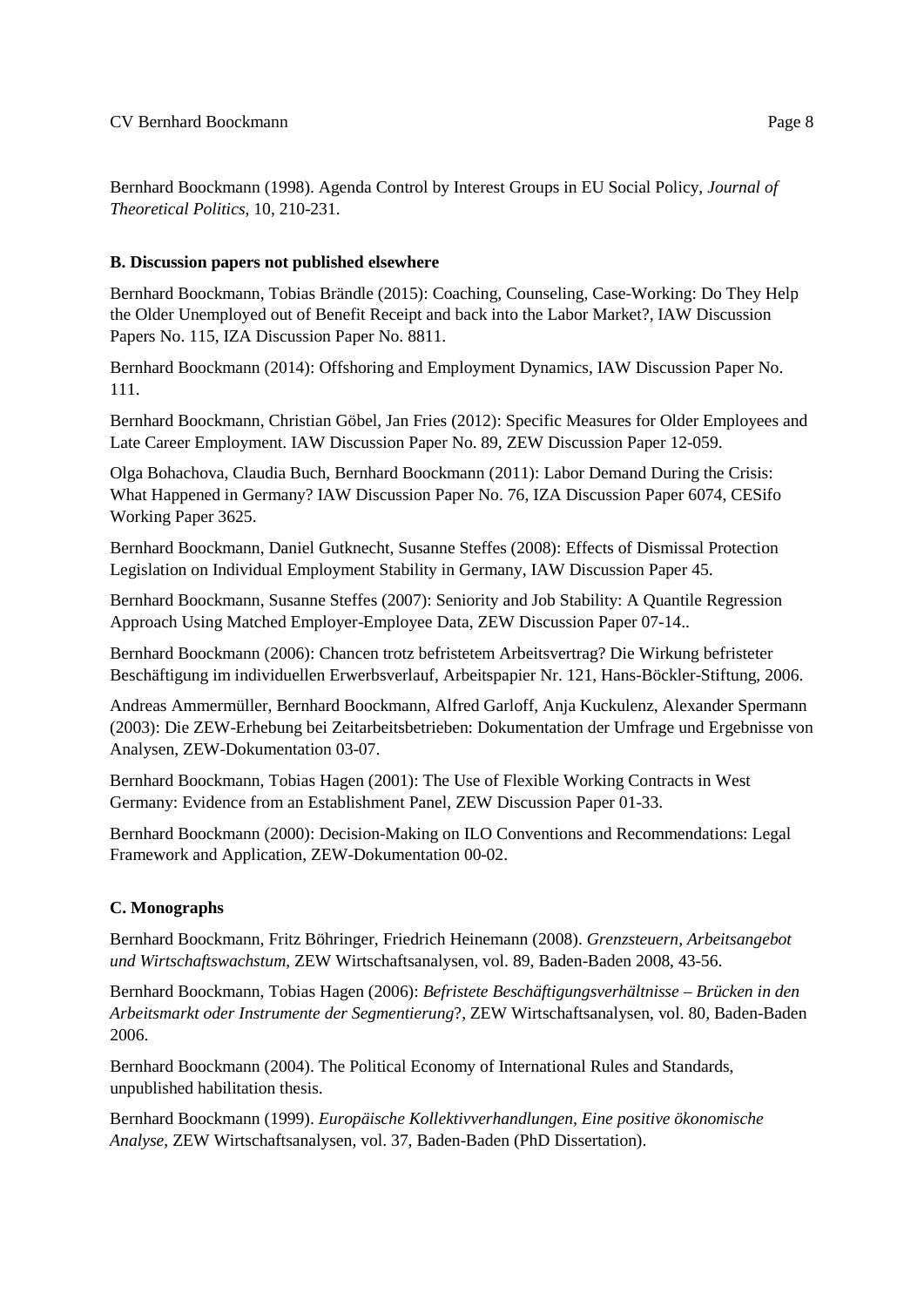### **D. Journal guest editor**

Stefan Bender (Ed.) Bernhard Boockmann (Ed.), Peter Dolton (Ed.), Nicole Gürtzgen (Ed.), Joachim Möller (Ed.) (2012): *Journal for Labour Market Research*, Special issue: Minimum wages in Germany. Vol. 45, No. 3/4, S. 185-378.

### **E. Articles in non-refereed journals and collective volumes**

Bernhard Boockmann, Claudia Buch, Monika Schnitzer (2014). Evidenzbasierte Wirtschaftspolitik in Deutschland: Defizite und Potentiale, *Perspektiven der Wirtschaftspolitik* 15(4), 307-323.

Bernhard Boockmann, Christopher Osiander, Michael Stops (2014). Eine Pilotstudie zum Einfluss der Vermittlungsfachkräfte auf den Arbeitsmarkterfolg von Arbeitsuchenden. In: Kröll, Martin (Ed.), *Europäische Arbeitsmarktstrategien auf dem Prüfstand*, LIT-Verlag, Berlin et al., im Erscheinen.

Bernhard Boockmann, Susanne Koch, Martin Rosemann, Michael Stops, Hans Verbeek (2010). Fördern und Fordern aus Sicht der Vermittler, *IAB-Kurzbericht* 25/2010.

Bernhard Boockmann (2009). Mikroökonomische Wirkungsanalyse der Leistungserbringung im SGB II – Ausgewählte Ergebnisse aus der Evaluation der Experimentierklausel", in: J. Lange (Ed.), *SGB II: Die Lehren aus der Evaluationsforschung nach § 6c*, Loccumer Protokolle, Loccum, 69-90.

Bernhard Boockmann, Martin Brussig et al. (2009). Mikroökonomische Wirkungs- und Effizienzanalyse: Ergebnisse aus dem Untersuchungsfeld 3, *ifo-Schnelldienst*, 1/2009, 39-47.

Bernhard Boockmann (2006). Atypische Arbeit: Ein Mittel zum Abbau von Arbeitslosigkeit?, *Orientierungen zur Wirtschafts- und Gesellschaftspolitik*, 109, 25-30.

Bernhard Boockmann (2005). The Continuous Increase in the Number of Ratified ILO Conventions: An Indicator for the Growing Effectiveness of International Labour Standards?, in: Riedel, E.; D. Hanschel (Eds.), *Institutionalization of International Negotiation Systems*, *Theoretical Concepts and Practical Insights*, Mannheim, 127-144.

Bernhard Boockmann, Tobias Hagen (2005). Die Bedeutung befristeter Arbeitsverhältnisse für die Zugänge und den Verbleib in Beschäftigung, in: Kronauer, M.; G. Linne (Eds.), *Flexicurity. Die Suche nach Sicherheit in der Flexibilität*, Berlin 2005, 149-168.

Andreas Ammermüller, Bernhard Boockmann (2005). Die Hartz-Reformen aus der Sicht der Zeitarbeitsbetriebe, in: Vogel, B. (Ed.), *Leiharbeit, Neue sozialwissenschaftliche Befunde zu einer prekären Beschäftigungsform*, Hamburg, 85-97.

Andreas Ammermüller, Bernhard Boockmann (2005). Personal-Service-Agenturen und Leiharbeit, in: Hagen, T. und A. Spermann (Eds.), *Evaluation der Hartz-Gesetze – Methodische Ansätze zu einer Evaluierung*, ZEW-Wirtschaftsanalysen, Vol. 74, Baden-Baden, 145-157.

Bernhard Boockmann (2004). Internationale Arbeitsorganisation, in: Gaugler, E.; W.A. Oechsler; W. Weber (Eds.): *Handwörterbuch des Personalwesens*, 3. Auflage, Stuttgart, 955-963.

Bernhard Boockmann (2004). Die Ratifikation internationaler Vereinbarungen im Bereich operativer Politik: Das Beispiel der Internationalen Arbeitsorganisation, in: Pappi, F.-U. et al. (Ed.), *Die Institutionalisierung internationaler Verhandlungen*, Mannheimer Jahrbuch für Europäische Sozialforschung, Vol. 8, Frankfurt, 293-320.

Bernhard Boockmann, Ralf Peters, Viktor Steiner (2003). Die Finanzierung der sozialen Sicherung: Wirkungen auf Löhne und Beschäftigung in ausgewählten Industrieländern, *Zeitschrift für Sozialreform*, 49, 2003, 86-108 (mit).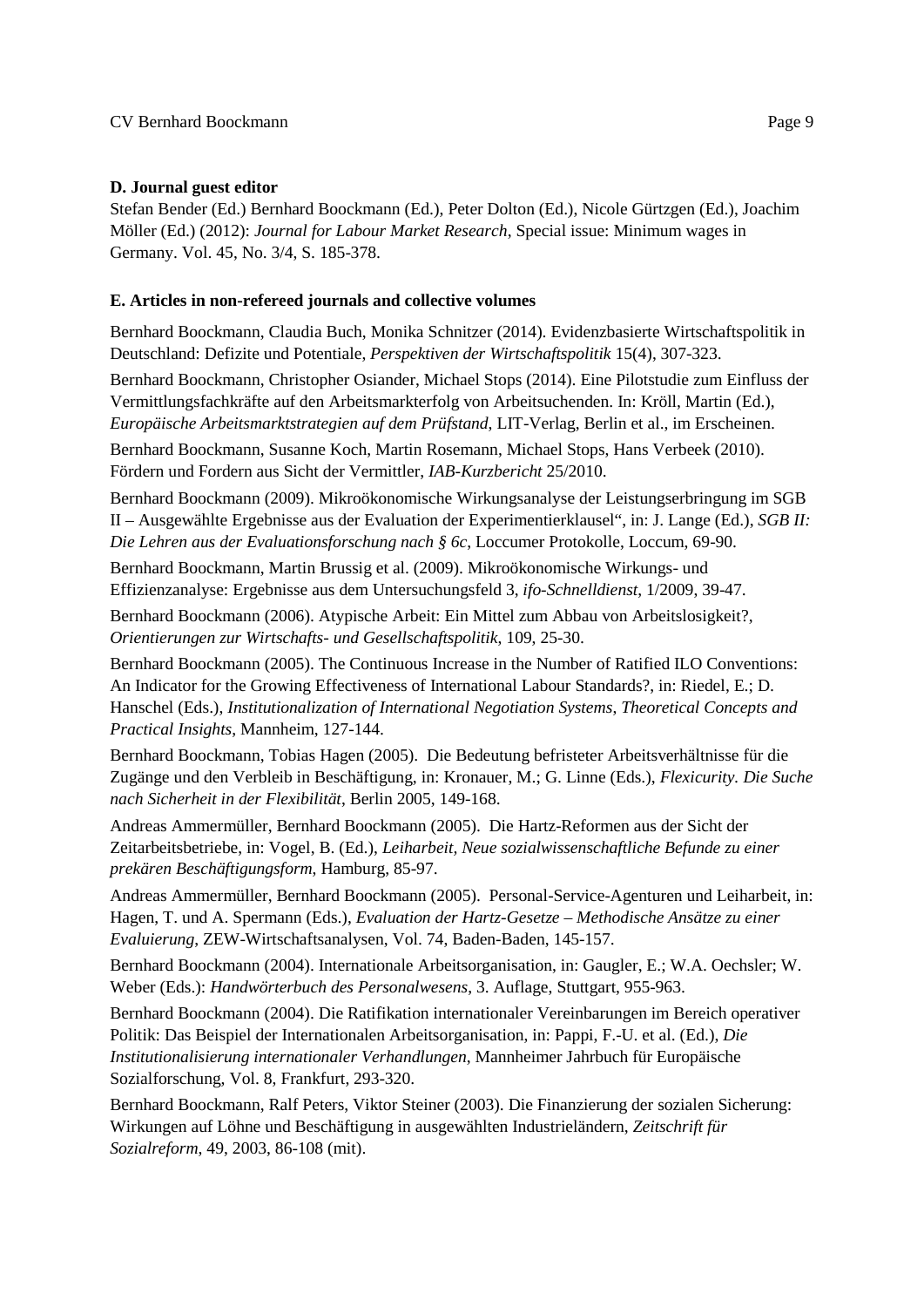Tobias Hagen, Bernhard Boockmann (2002). Determinanten der Nachfrage nach befristeten Verträgen, Leiharbeit und freier Mitarbeit – Empirische Analysen auf Basis des IAB-Betriebspanels, in: Bellmann, L.; A. Kölling (Ed.), *Betrieblicher Wandel und Fachkräftebedarf*, Beiträge zur Arbeitsmarkt- und Berufsforschung, Vol. 257, Nürnberg, 199-232.

Bernhard Boockmann, Ralf Peters, Viktor Steiner (2001). Social Security, Real Wage Resistance and Employment in Sweden, the UK and West Germany", in: Milleker, D. (Ed.): *Beschäftigungspolitik in Europa*. Frankfurter Institut, Stiftung Marktwirtschaft und Politik, Bad Homburg, 89-101.

Bernhard Boockmann, Viktor Steiner (2000). Gesellschaftliche Alterung, Humankapital und Produktivität, in: Birg, H. et al.: *Prosperität in einer alternden Gesellschaft*. Frankfurter Institut, Stiftung Marktwirtschaft und Politik, Bad Homburg, 107-136.

Bernhard Boockmann (1995). Das Verhandlungsverfahren nach dem Sozialpolitischen Abkommen, in: Oberender, P.; M.E. Streit (Eds.): *Europas Arbeitsmärkte im Integrationsprozeß*. Baden-Baden, 193-211.

### **F. Research reports (selected)**

Bernhard Boockmann, Carina Dengler, Sebastian Nielen, Katja Seidel, Hans Verbeek (2014): Ursachen für die vorzeitige Auflösung von Ausbildungsverträgen in Baden-Württemberg. Abschlussbericht an das Ministerium für Wirtschaft und Finanzen Baden-Württemberg.

Bernhard Boockmann, Tobias Brändle, Günther Klee, Charlotte Klempt, Sebastian Nielen, Johannes Thienel (2014): Nutzung atypischer Beschäftigungsformen in Baden-Württemberg. Abschlussbericht an das Ministerium für Arbeit und Sozialordnung, Familie, Frauen und Senioren Baden-Württemberg, Tübingen.

Bernhard Boockmann, Katrin Harsch, Andrea Kirchmann, Rolf Kleimann, Martin Rosemann, Hans Verbeek, Regina Weber (2013): Programmbegleitende und abschließende Evaluation des Bundesprogramms Kommunal-Kombi. IAW-ISG-Endbericht zum 30. Juni 2013 im Auftrag des BMAS (Langfassung).

Bernhard Boockmann, Tobias Brändle, Carina Dengler, Katja Seidel, Hans Verbeek (2013). Arbeitsmarktübergänge junger Eltern –Einflussfaktoren und Rahmenbedingungen unter besonderer Berücksichtigung der Familienform, Abschlussbericht an das Bundesministerium für Arbeit und Soziales (BMAS), Tübingen.

Bernhard Boockmann, Michael Stops et al. (2013). Effekte von Vermittlerhandeln und Vermittlerstrategien im SGB II und SGB III (Pilotstudie), Abschlussbericht, Tübingen/Nürnberg.

Christian Dick, Gunnar Lang, Bernhard Boockmann, Michael Thöne et al. (2013). Künftige Ausrichtung der staatlich geförderten Vermögensbildung. Abschlussbericht an das Bundesministerium für Wirtschaft und Technologie (BMWi), Mannheim/Tübingen/Köln.

Jan Behringer, Bernhard Boockmann, Raimund Krumm (2013). Betriebliche Investitionen, Innovationen und Beschäftigung, Eine Analyse auf der Basis des IAB-Betriebspanels, IAW-Kurzbericht 6/2012, Tübingen.

Jan Behringer, Bernhard Boockmann, Raimund Krumm (2013). Forschung, Investitionen und Innovationen: Welche Rolle spielen sie für die Anpassung der Betriebe in der Krise? Eine Analyse auf der Basis des IAB-Betriebspanels, IAW-Kurzbericht 5/2012, Tübingen.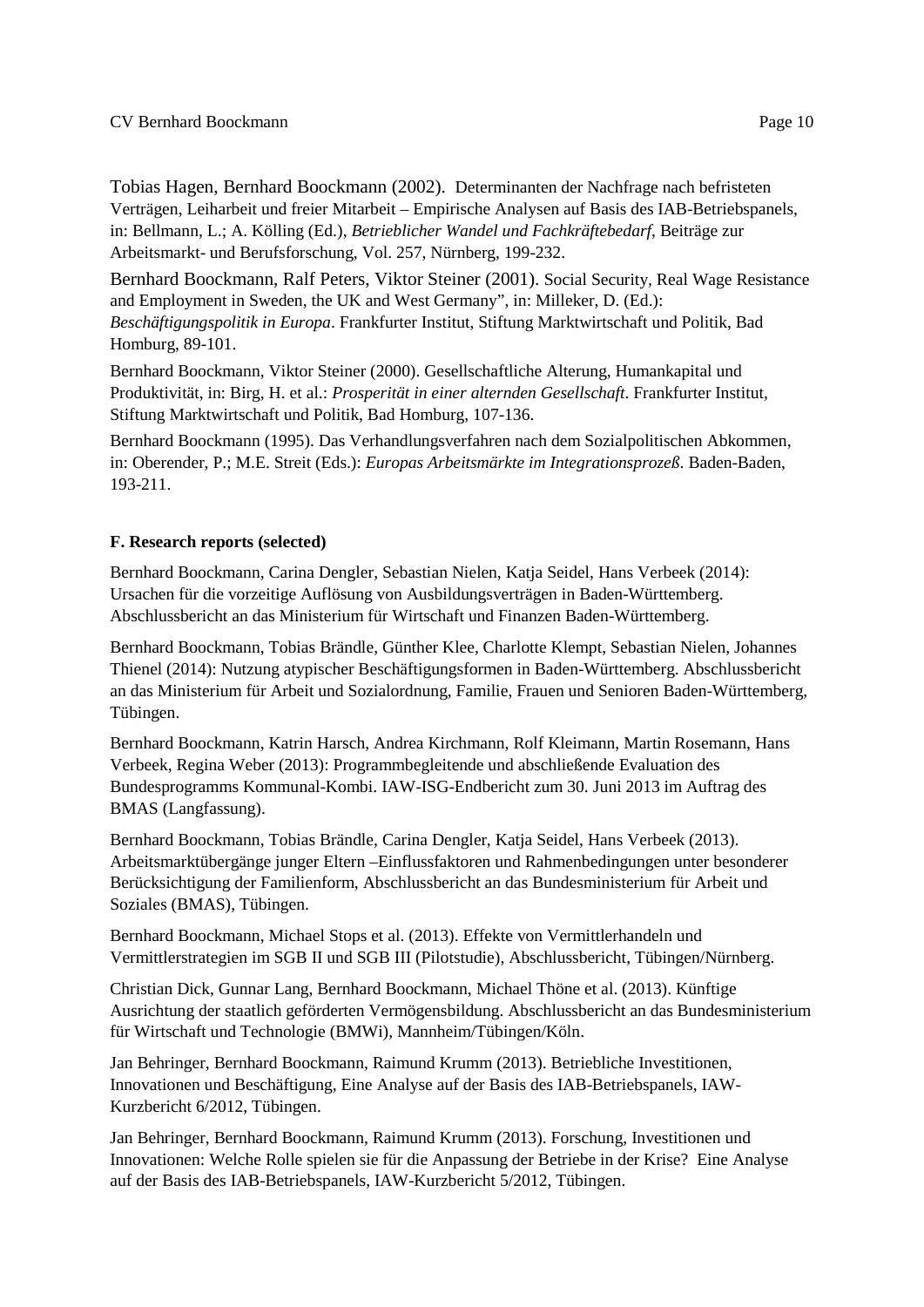Christian Arndt, Martin Biewen, Bernhard Boockmann, Martin Rosemann et al. (2013). Aktualisierung der Berichterstattung über die Verteilung von Einkommen und Vermögen in Deutschland. Endbericht an das Bundesministerium für Arbeit und Soziales (BMAS), Tübingen.

Raimund Krumm, Bernhard Boockmann (2012). Konjunkturpolitik auf Bundesländerebene: Das Beispiel Baden-Württemberg, IAW-Kurzbericht 1/2012, Tübingen.

Matthias Knuth, Bernhard Boockmann et al. (2012). Evaluation der Zweiten Phase des Bundesprogramms "Perspektive 50plus" – Beschäftigungspakte für Ältere in den Regionen. Abschlussbericht an das Bundesministerium für Arbeit und Soziales (BMAS), Duisburg.

Andrea Broughton, Isabella Biletta, Carlos Vacas et al. (2012). Flexicurity: Actions at Company Level. European Foundation for the Improvement of Living and Working Condition, Dublin.

Bernhard Boockmann, Katrin Harsch, Andrea Kirchmann et al. (2011). Evaluation bestehender gesetzlicher Mindestlohnregelungen, Branche: Elektrohandwerk, Abschlussbericht an das Bundesministerium für Arbeit und Soziales (BMAS), Tübingen.

Bernhard Boockmann, Katrin Harsch, Andrea Kirchmann et al. (2011). Evaluation bestehender gesetzlicher Mindestlohnregelungen, Branche: Maler- und Lackiererhandwerk., Abschlussbericht an das Bundesministerium für Arbeit und Soziales (BMAS), Tübingen.

Bernhard Boockmann, Katrin Harsch, Andrea Kirchmann et al. (2011). Evaluation bestehender gesetzlicher Mindestlohnregelungen, Branche: Pflege, Abschlussbericht an das Bundesministerium für Arbeit und Soziales (BMAS), Tübingen.

Jan Behringer, Bernhard Boockmann, Carina Dengler (2011). Befristete Verträge und Arbeitsplatzdynamik in baden-württembergischen Betrieben, Eine empirische Analyse auf der Basis des IAB-Betriebspanels. IAW-Kurzbericht 2/2011, Tübingen.

Manuela Samek Lodovici, Daniela Oliva et al. (2011). Esperimenti di flexicurity, Azioni di sostegno al lavore atipico in provincia di Trento, Franco Angeli, Milano.

Bernhard Boockmann, Frank Schiemann, Andreas Walther et al. (2010). Zwischenbericht 2010 zur Evaluation der Berufseinstiegsbegleitung nach § 421s des Dritten Buches Sozialgesetzbuch, Deutscher Bundestag, Drucksache 17/3890, Berlin.

Bernhard Boockmann, Nelson Kilius, Detlev Mohr et al. (2010). Technologien, Tüftler und Talente. Wirtschaftliche und technologische Perspektiven der Landespolitik bis 2020, Abschlussbericht an das Staatsministerium Baden-Württemberg, Stuttgart/Tübingen.

Bernhard Boockmann, Olga Bohachova, Jan Behringer, Andreas Gerster (2010). Betriebliche Kurzarbeit in Baden-Württemberg, eine Analyse auf Basis des IAB-Betriebspanels. IAW-Kurzbericht 5/2010, Tübingen.

Bernhard Boockmann, Roland Döhrn, Max Groneck, Hans Verbeek (2009). Abschätzung des Ausmaßes der Schwarzarbeit, Abschlussbericht an das Bundesministerium für Arbeit und Soziales, Tübingen/Essen.

Bernhard Boockmann, Günther Klee (2009). Kooperationen der Hochschulen im Bereich der Wirtschaftswissenschaften in der Metropolregion Stuttgart, Abschlussbericht an die IHK Reutlingen und IHK Region Stuttgart, Tübingen.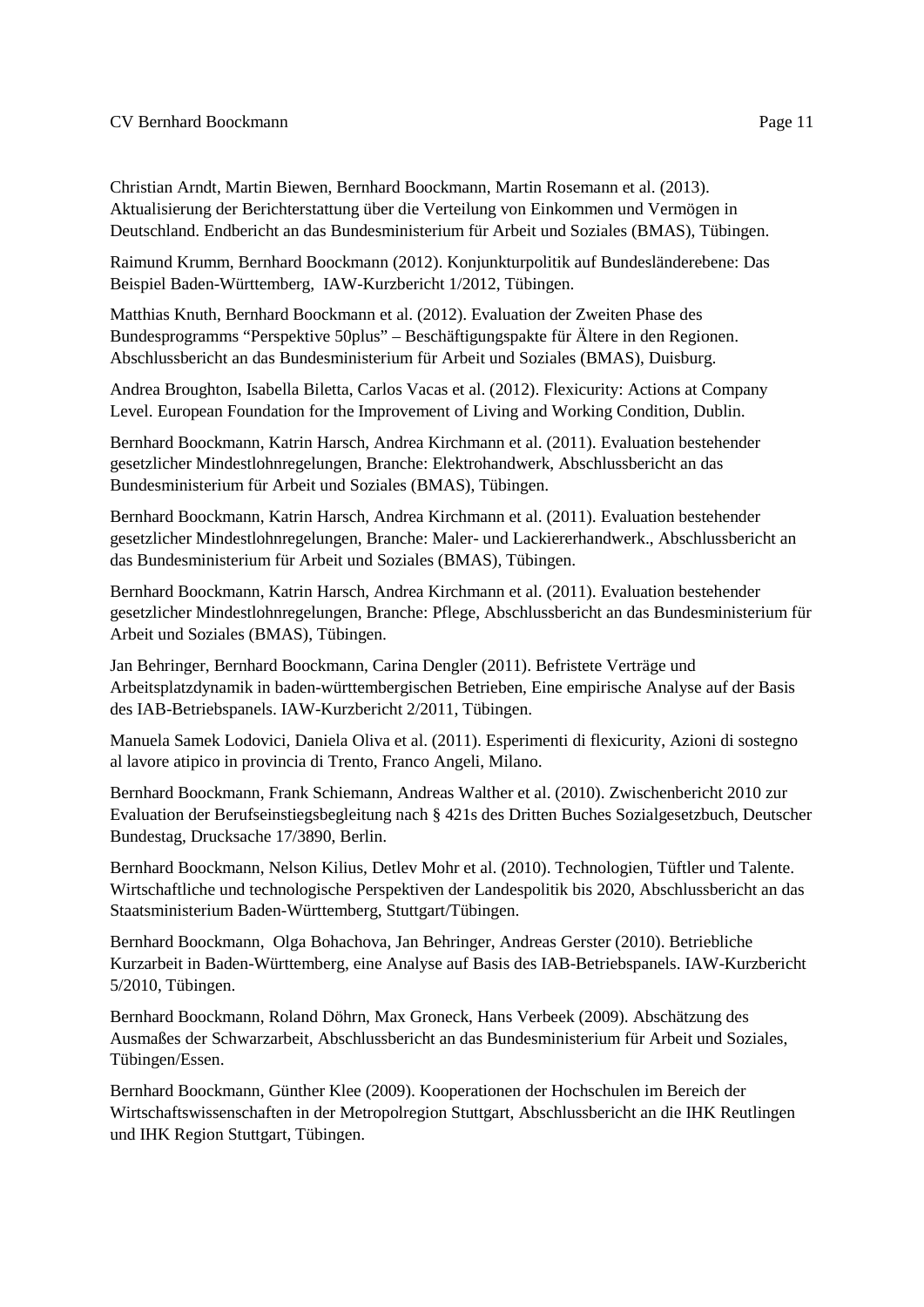Bernhard Boockmann, Friedrich Schneider, Mario Lackner, Peter Gottfried, Hans Verbeek (2009). Entwicklung der Sozialstaatsmoral im internationalen Vergleich, Abschlussbericht an das Bundesministerium der Finanzen, Tübingen.

Bernhard Boockmann, Martin Brussig, Michael Lechner et al. (2008). Evaluation der Experimentierklausel nach §6c SGB II – Vergleichende Evaluation des arbeitsmarktpolitischen Erfolgs der Modelle der Aufgabenwahrnehmung "Zugelassener kommunaler Träger" und "Arbeitsgemeinschaft", Untersuchungsfeld 3: "Wirkungs- und Effizienzanalyse", Abschlussbericht an das Bundesministerium für Arbeit und Soziales (BMAS), Mannheim.

Alexander Spermann, Bernhard Boockmann, Alisher Aldashev, Henrik Winterhager (2007). Moderne Regulierung am Arbeitsmarkt, Bericht an die Bertelsmann Stiftung, Mannheim.

Thomas Zwick, Bernhard Boockmann, Martin Brussig, Gesine Stephan et al. (2006). Evaluation der Maßnahmen zur Umsetzung der Vorschläge der Hartz-Kommission, Arbeitspaket 1: Wirksamkeit der Instrumente, Modul 1d: Eingliederungszuschüsse und Entgeltsicherung, Abschlussbericht an das Bundesministerium für Wirtschaft und Arbeit (BMWA), Mannheim.

Bernhard Boockmann, Johannes Rincke (2005). Wirksamkeit der Bekämpfung der Schwarzarbeit durch die "Finanzkontrolle Schwarzarbeit: Empirische Untersuchung der Entwicklung der Schwarzarbeit und des hierauf bezogenen Bewusstseins- und Wertewandels – Machbarkeitsstudie –", Abschlussbericht an das Bundesministerium der Finanzen (BMF), Mannheim.

#### **G. Selected conference and workshop presentations**

June 2013-September 2014, Coaching, Counseling, Case-Working: Do They Help Older Unemployed Out Of Benefits and Back Into the Labor Market? NIW Forschungsseminar, Hannover; Ausschuss für Sozialpolitik, Verein für Socialpolitik, Eichstätt; EEA, Toulouse; EALE, Ljubljana.

April 2013, Die Situation Älterer auf dem Arbeitsmarkt, Tagung "Blickpunkt Sozialrecht in der Privatrechtspraxis. Altersgrenzen und Altersrenten - Arbeiten bis zum Umfallen oder wovon werden wir im Alter leben?", Universität Göttingen.

August-September 2012, Turning the Switch, an evaluation of minimum wages in the German electrical trade using repeated natural experiments, ESEM, Malaga; Verein für Socialpolitik, Göttingen.

June 2012, Evaluation Methods: Making the Right Choice, Roundtable on Evaluation, June 4, 2012, U.S. Department of Labor, Washington, DC.

July 2011, The Use of Counterfactual Impact Evaluation Methods in Cohesion Policy, Joint meeting of ESF Evaluation Partnership and DG REGIO Evaluation Network, Gdańsk.

June 2011, Betriebliche Kurzarbeit in Baden-Württemberg, Ländertreffen zum IAB-Betriebspanel, München.

January 2011, "Einmal Daimler, immer Daimler? Empirische Ergebnisse zur (In-) Stabilität von Beschäftigungsverhältnissen", Inaugural Lecture at the Faculty of Economic and Social Sciences, University of Tübingen.

April 2010, The combined employment effects of minimum wages and labor market regulation – a meta-analysis, ARGE Conference, Berlin.